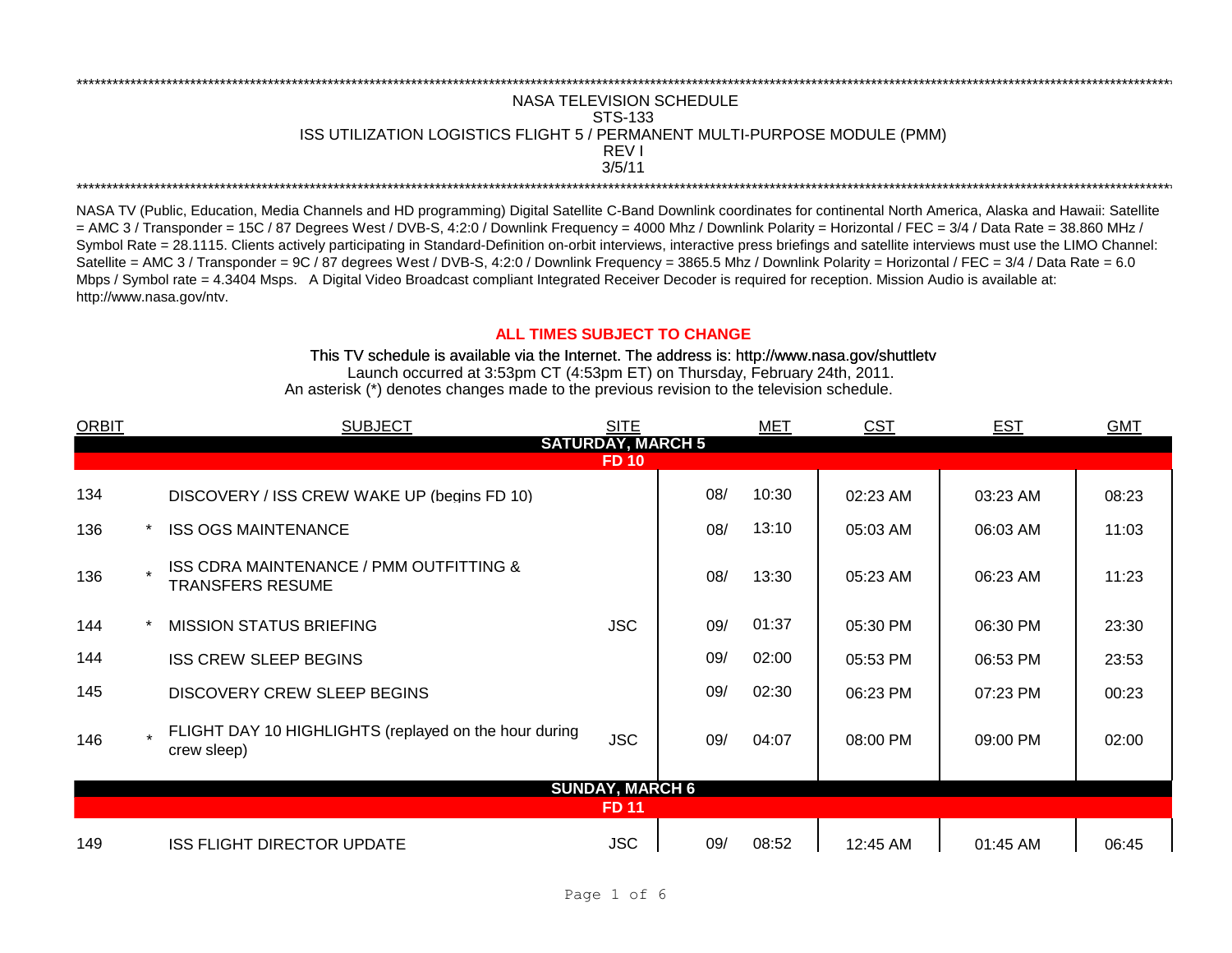| <b>ORBIT</b> | <b>SUBJECT</b>                                                                         | <b>SITE</b>                            |     | <b>MET</b> | <b>CST</b> | <b>EST</b> | <b>GMT</b> |
|--------------|----------------------------------------------------------------------------------------|----------------------------------------|-----|------------|------------|------------|------------|
| 150          | ISS FLIGHT DIRECTOR UPDATE REPLAY                                                      | <b>JSC</b>                             | 09/ | 10:07      | 02:00 AM   | 03:00 AM   | 08:00      |
| 150          | DISCOVERY / ISS CREW WAKE UP (begins FD 11)                                            |                                        | 09/ | 10:30      | 02:23 AM   | 03:23 AM   | 08:23      |
| 136          | DISCOVERY / ISS TRANSFERS RESUME                                                       |                                        | 09/ | 13:40      | 05:33 AM   | 06:33 AM   | 11:33      |
| 155          | DISCOVERY CREW OFF-DUTY PERIOD                                                         |                                        | 09/ | 18:20      | 10:13 AM   | 11:13 AM   | 16:13      |
| 156          | <b>MISSION STATUS BRIEFING</b>                                                         | <b>JSC</b>                             | 09/ | 20:37      | 12:30 PM   | 01:30 PM   | 18:30      |
| 157          | RENDEZVOUS TOOL CHECKOUT                                                               |                                        | 09/ | 21:05      | 12:58 PM   | 01:58 PM   | 18:58      |
| 158          | DISCOVERY / ISS FAREWELL AND HATCH CLOSURE                                             |                                        | 09/ | 22:40      | 02:33 PM   | 03:33 PM   | 20:33      |
| 159          | CENTERLINE CAMERA INSTALLATION                                                         |                                        | 09/ | 23:40      | 03:33 PM   | 04:33 PM   | 21:33      |
| 144          | <b>ISS CREW SLEEP BEGINS</b>                                                           |                                        | 10/ | 02:00      | 05:53 PM   | 06:53 PM   | 23:53      |
| 160          | <b>DISCOVERY CREW SLEEP BEGINS</b>                                                     |                                        | 10/ | 02:30      | 06:23 PM   | 07:23 PM   | 00:23      |
| 161          | FLIGHT DAY 11 HIGHLIGHTS (replayed on the hour during<br>crew sleep)                   | <b>JSC</b>                             | 10/ | 04:07      | 08:00 PM   | 09:00 PM   | 02:00      |
|              |                                                                                        | <b>MONDAY, MARCH 7</b><br><b>FD 12</b> |     |            |            |            |            |
|              |                                                                                        |                                        |     |            |            |            |            |
| 166          | DISCOVERY CREW WAKE UP (begins FD 12)<br>("Theme from Star Trek" by Alexander Courage) |                                        | 10/ | 10:30      | 02:23 AM   | 03:23 AM   | 08:23      |
| 168          | <b>DISCOVERY UNDOCKS FROM ISS</b>                                                      |                                        | 10/ | 14:12      | 06:05 AM   | 07:05 AM   | 12:05      |
| 168          | DISCOVERY FLYAROUND OF ISS BEGINS                                                      |                                        | 10/ | 14:42      | 06:35 AM   | 07:35 AM   | 12:35      |
| 169          | DISCOVERY FINAL SEPARATION FROM ISS                                                    |                                        | 10/ | 15:55      | 07:48 AM   | 08:48 AM   | 13:48      |
| 170          | SHUTTLE VTR PLAYBACK OF UNDOCKING                                                      |                                        | 10/ | 17:05      | 08:58 AM   | 09:58 AM   | 14:58      |
| 171          | RMS/OBSS LATE INSPECTION OF DISCOVERY'S TPS                                            |                                        | 10/ | 18:25      | $10:18$ AM | 11:18 AM   | 16:18      |
| 171          | <b>VIDEO FILE</b>                                                                      | HQ                                     | 10/ | 19:07      | 11:00 AM   | 12:00 PM   | 17:00      |
| 172          | <b>MISSION STATUS BRIEFING</b>                                                         | <b>JSC</b>                             | 10/ | 20:37      | 12:30 PM   | 01:30 PM   | 18:30      |
|              |                                                                                        |                                        |     |            |            |            |            |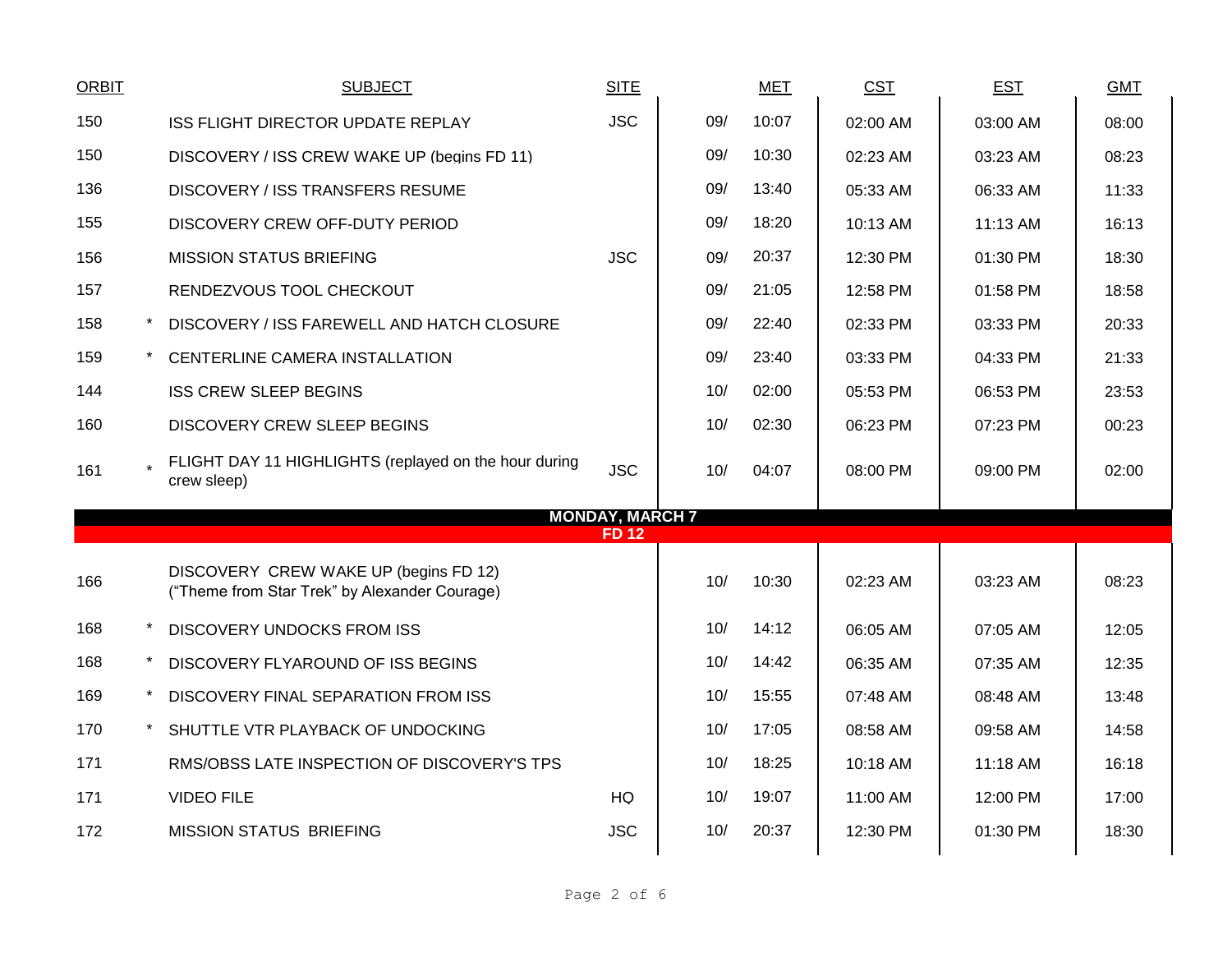| <b>ORBIT</b><br>174 | <b>SUBJECT</b><br><b>OBSS BERTH</b>                                                     | <b>SITE</b>             | 10/ | <b>MET</b><br>22:45 | <b>CST</b><br>02:38 PM | <b>EST</b><br>03:38 PM | <b>GMT</b><br>20:38 |
|---------------------|-----------------------------------------------------------------------------------------|-------------------------|-----|---------------------|------------------------|------------------------|---------------------|
| 158                 | <b>MMT BRIEFING</b>                                                                     | <b>JSC</b>              | 10/ | 23:07               | 03:00 PM               | 04:00 PM               | 21:00               |
| 176                 | DISCOVERY CREW SLEEP BEGINS                                                             |                         | 11/ | 02:30               | 06:23 PM               | 07:23 PM               | 00:23               |
| 177                 | FLIGHT DAY 12 HIGHLIGHTS (replayed on the hour during<br>crew sleep)                    | <b>JSC</b>              | 11/ | 04:07               | 08:00 PM               | 09:00 PM               | 02:00               |
|                     |                                                                                         | <b>TUESDAY, MARCH 8</b> |     |                     |                        |                        |                     |
|                     |                                                                                         | <b>FD13</b>             |     |                     |                        |                        |                     |
| 181                 | DISCOVERY CREW WAKE UP (begins FD 13)<br>("Blue Sky" by Big Head Todd and the Monsters) |                         | 11/ | 10:30               | 02:23 AM               | 03:23 AM               | 08:23               |
| 183                 | <b>FCS CHECKOUT</b>                                                                     |                         | 11/ | 13:30               | 05:23 AM               | 06:23 AM               | 11:23               |
| 183                 | <b>CABIN STOWAGE BEGINS</b>                                                             |                         | 11/ | 13:35               | 05:28 AM               | 06:28 AM               | 11:28               |
| 184                 | <b>RCS HOT-FIRE TEST</b>                                                                |                         | 11/ | 14:40               | 06:33 AM               | 07:33 AM               | 12:33               |
| 185<br>$\star$      | <b>VIDEO FILE</b>                                                                       | HQ                      | 11/ | 16:07               | 08:00 AM               | 09:00 AM               | 14:00               |
| 187                 | ABC NEWS / CBS NEWS / ASSOCIATED PRESS<br>LIVE INTERVIEWS                               | <b>TDRE</b>             | 11/ | 18:30               | 10:23 AM               | 11:23 AM               | 16:23               |
| 187                 | DISCOVERY CREW TRIBUTE EVENT                                                            | <b>TDRE</b>             | 11/ | 19:15               | 11:08 AM               | 12:08 PM               | 17:08               |
| 188                 | NASA SCIENCE NEWS CONFERENCE -<br>VOYAGER AND BEYOND                                    | HQ                      | 11/ | 20:07               | 12:00 PM               | 01:00 PM               | 18:00               |
| 188                 | <b>MISSION STATUS BRIEFING</b>                                                          | <b>JSC</b>              | 11/ | 21:07               | 01:00 PM               | 02:00 PM               | 19:00               |
| 190                 | KU-BAND ANTENNA STOWAGE                                                                 |                         | 11/ | 23:30               | 03:23 PM               | 04:23 PM               | 21:23               |
| 192                 | DISCOVERY CREW SLEEP BEGINS                                                             |                         | 12/ | 02:30               | 06:23 PM               | 07:23 PM               | 00:23               |
| 193                 | FLIGHT DAY 13 HIGHLIGHTS (replayed on the hour during<br>crew sleep)                    | <b>JSC</b>              | 12/ | 04:07               | 08:00 PM               | 09:00 PM               | 02:00               |
|                     |                                                                                         |                         |     |                     |                        |                        |                     |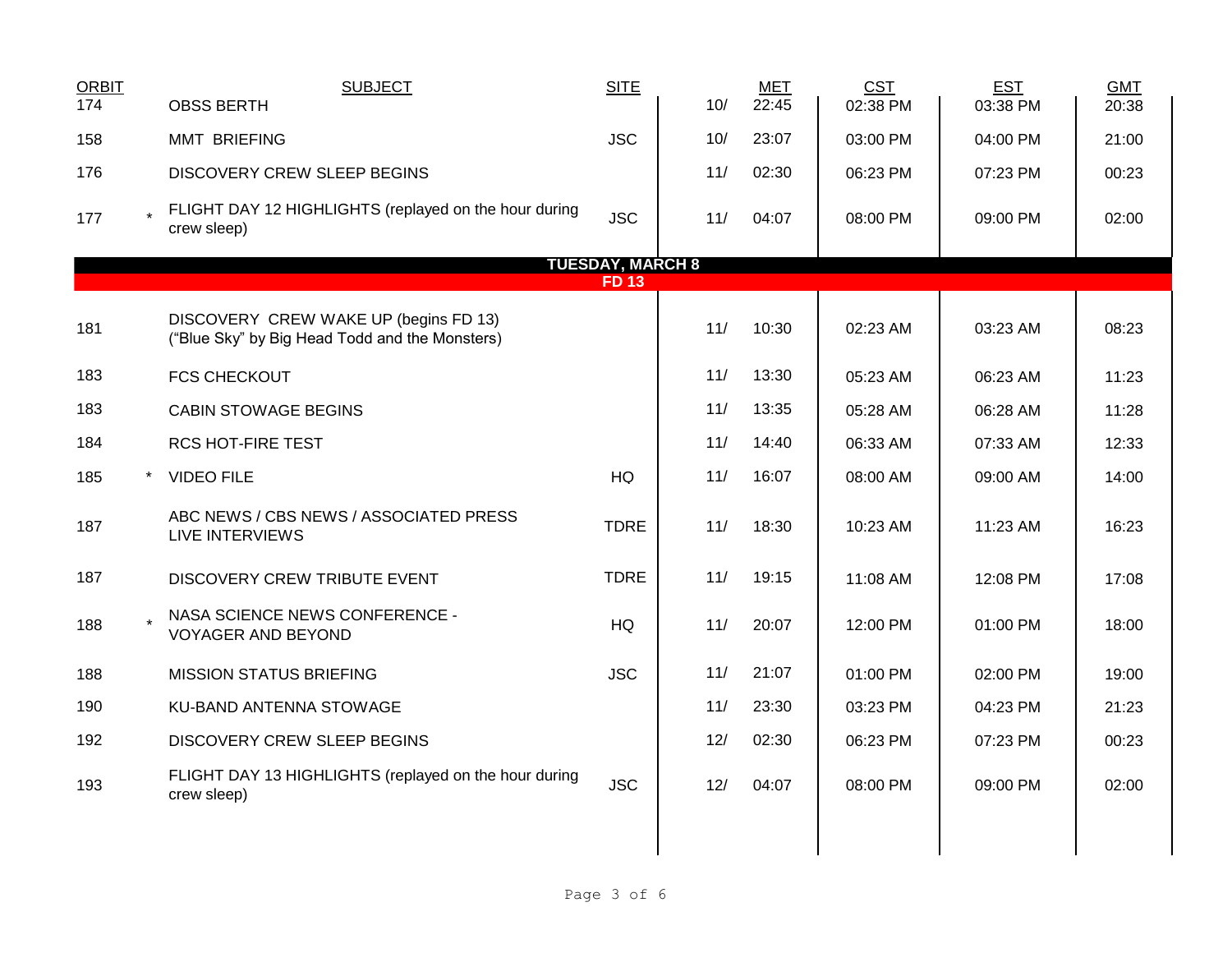| <b>ORBIT</b>                              | <b>SUBJECT</b>                                                                              | <b>SITE</b> |     | MET   | <b>CST</b>        | <u>EST</u> | <b>GMT</b> |  |  |
|-------------------------------------------|---------------------------------------------------------------------------------------------|-------------|-----|-------|-------------------|------------|------------|--|--|
| <b>WEDNESDAY, MARCH 9</b><br><b>FD 14</b> |                                                                                             |             |     |       |                   |            |            |  |  |
| 197                                       | DISCOVERY CREW WAKE UP (begins FD 14)                                                       |             | 12/ | 10:30 | 02:23 AM          | 03:23 AM   | 08:23      |  |  |
| 199                                       | DISCOVERY DEORBIT PREPARATIONS BEGIN                                                        |             | 12/ | 14:05 | 05:58 AM          | 06:58 AM   | 11:58      |  |  |
| 200                                       | PAYLOAD BAY DOOR CLOSING                                                                    |             | 12/ | 15:22 | 07:15 AM          | 08:15 AM   | 13:15      |  |  |
| 202                                       | DISCOVERY DEORBIT BURN                                                                      |             | 12/ | 18:02 | 09:55 AM          | 10:55 AM   | 15:55      |  |  |
| 203                                       | MILA C-BAND RADAR ACQUISITION OF DISCOVERY                                                  |             | 12/ | 18:52 | 10:45 AM          | 11:45 AM   | 16:45      |  |  |
| 203                                       | <b>KSC LANDING</b>                                                                          | <b>KSC</b>  | 12/ | 19:05 | 10:58 AM          | 11:58 AM   | 16:58      |  |  |
|                                           | POST-LANDING NEWS CONFERENCE                                                                | <b>KSC</b>  |     |       | NET L+2 HRS.      |            |            |  |  |
|                                           | ENTRY FLIGHT CONTROL TEAM VIDEO REPLAY<br>(replayed after Post-Landing News Conference)     | <b>JSC</b>  |     |       | $\sim$ L+3 HRS.   |            |            |  |  |
|                                           | STS-133 MISSION HIGHLIGHTS VIDEO REPLAY<br>(replayed after Entry Flight Control Team Video) | <b>JSC</b>  |     |       | $\sim$ L+3.5 HRS. |            |            |  |  |
|                                           | STS-133 CREW NEWS CONFERENCE (may be postponed<br>or cancelled)                             | <b>KSC</b>  |     |       | NET L+4.5 HRS.    |            |            |  |  |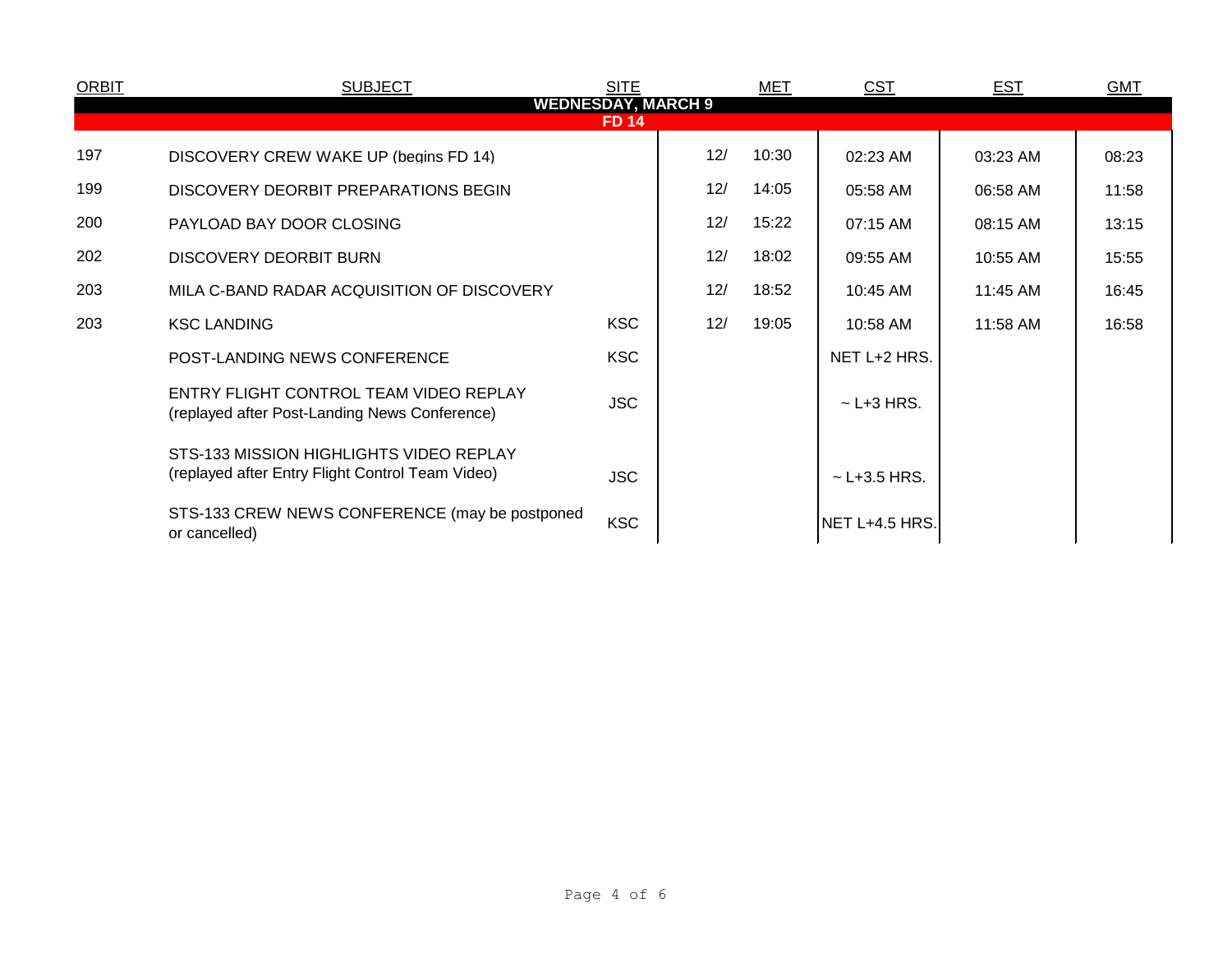| <b>ORBIT</b>    | <b>SUBJECT</b>                                                                                              | <b>SITE</b>                | <b>MET</b> | <b>CST</b> | <b>EST</b> | <b>GMT</b><br>****************** |
|-----------------|-------------------------------------------------------------------------------------------------------------|----------------------------|------------|------------|------------|----------------------------------|
|                 |                                                                                                             | <b>DEFINITION OF TERMS</b> |            |            |            |                                  |
|                 | <b>Americom Satellite</b>                                                                                   |                            |            |            |            |                                  |
| AMC:            |                                                                                                             |                            |            |            |            |                                  |
| CDT:            | <b>Central Daylight Time</b>                                                                                |                            |            |            |            |                                  |
| CDRA:           | <b>Carbon Dioxide Removal Assembly</b>                                                                      |                            |            |            |            |                                  |
| CETA:           | Crew and Equipment Translation Aid                                                                          |                            |            |            |            |                                  |
| CLPA:           | Camera Light Pan Tilt Assembly                                                                              |                            |            |            |            |                                  |
| Destiny:        | U.S. Laboratory on ISS                                                                                      |                            |            |            |            |                                  |
| <b>ELC-4:</b>   | <b>Express Logistics Carrier #4</b>                                                                         |                            |            |            |            |                                  |
| EMU:            | <b>Extravehicular Mobility Unit</b>                                                                         |                            |            |            |            |                                  |
| <b>EOTP</b>     | <b>Enhanced ORU Temporary Platform</b>                                                                      |                            |            |            |            |                                  |
| EDT:            | Eastern Daylight Time                                                                                       |                            |            |            |            |                                  |
| EVA:            | <b>Extravehicular Activity</b>                                                                              |                            |            |            |            |                                  |
| FCS:            | <b>Flight Control System</b>                                                                                |                            |            |            |            |                                  |
| FD:             | <b>Flight Day</b>                                                                                           |                            |            |            |            |                                  |
| GMT:            | <b>Greenwich Mean Time</b>                                                                                  |                            |            |            |            |                                  |
| Harmony:        | Node 2                                                                                                      |                            |            |            |            |                                  |
| HD:             | <b>High Definition Television</b>                                                                           |                            |            |            |            |                                  |
| HQ:             | <b>NASA Headquarters</b>                                                                                    |                            |            |            |            |                                  |
| ISS:            | <b>International Space Station</b>                                                                          |                            |            |            |            |                                  |
| JAXA:           | Japan Aerospace Exploration Agency                                                                          |                            |            |            |            |                                  |
| JSC:            | Johnson Space Center                                                                                        |                            |            |            |            |                                  |
| KSC:            | Kennedy Space Center                                                                                        |                            |            |            |            |                                  |
| L:              | Launch or Landing time                                                                                      |                            |            |            |            |                                  |
| LIMO:           | Live Interview Media Outlet channel                                                                         |                            |            |            |            |                                  |
| LWAPA:          | Lightweight Adaptor Plate Assembly                                                                          |                            |            |            |            |                                  |
| MECO:           | Main Engine Cut-Off                                                                                         |                            |            |            |            |                                  |
| MET:            | Mission Elapsed Time, which begins at the moment of launch and is read: DAYS/HOURS:MINUTES. LAUNCH=00/00:00 |                            |            |            |            |                                  |
| MILA            | Merritt Island, Florida Tracking Station                                                                    |                            |            |            |            |                                  |
| MMT:            | <b>Mission Management Team</b>                                                                              |                            |            |            |            |                                  |
| MS:             | <b>Mission Specialist</b>                                                                                   |                            |            |            |            |                                  |
| NET:            | No Earlier Than                                                                                             |                            |            |            |            |                                  |
| OBSS:           | Orbiter Boom Sensor System                                                                                  |                            |            |            |            |                                  |
| ODS:            | <b>Orbiter Docking System</b>                                                                               |                            |            |            |            |                                  |
| OGS:            | Oxygen Generation System                                                                                    |                            |            |            |            |                                  |
| OMS:            | <b>Orbital Maneuvering System</b>                                                                           |                            |            |            |            |                                  |
| PAO:            | <b>Public Affairs office</b>                                                                                |                            |            |            |            |                                  |
| PMM:            | Permanent Multipurpose Module                                                                               |                            |            |            |            |                                  |
| RCS:            | <b>Reaction Control System</b>                                                                              |                            |            |            |            |                                  |
| <b>R&amp;R:</b> | Return and Replace                                                                                          |                            |            |            |            |                                  |
| RPM:            | Rendezvous Pitch Maneuver                                                                                   |                            |            |            |            |                                  |
| RSS:            | <b>Rotate Servicing Structure</b>                                                                           |                            |            |            |            |                                  |
| $S1$ :          | Starboard One truss segment on ISS                                                                          |                            |            |            |            |                                  |
| SPDM:           | Special Purpose Dexterous Manipulator                                                                       |                            |            |            |            |                                  |